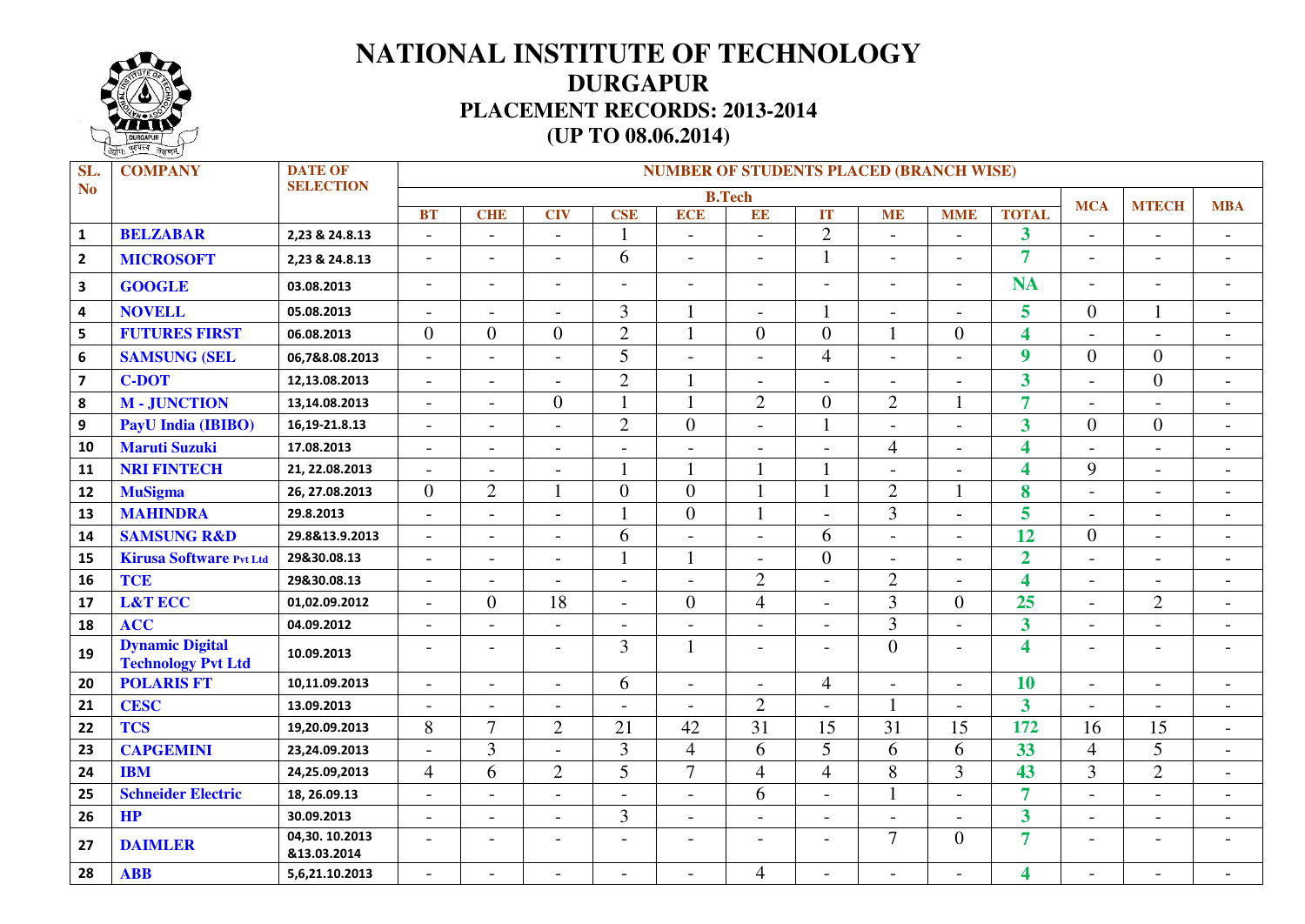| SL.       | <b>COMPANY</b>                      | <b>DATE OF</b>   | <b>NUMBER OF STUDENTS PLACED (BRANCH WISE)</b> |                          |                          |                          |                          |                          |                          |                          |                          |                         |                          |                          |                          |
|-----------|-------------------------------------|------------------|------------------------------------------------|--------------------------|--------------------------|--------------------------|--------------------------|--------------------------|--------------------------|--------------------------|--------------------------|-------------------------|--------------------------|--------------------------|--------------------------|
| <b>No</b> |                                     | <b>SELECTION</b> | <b>B.Tech</b><br><b>MCA</b>                    |                          |                          |                          |                          |                          |                          |                          |                          |                         |                          | <b>MTECH</b>             | <b>MBA</b>               |
|           |                                     |                  | <b>BT</b>                                      | <b>CHE</b>               | <b>CIV</b>               | <b>CSE</b>               | <b>ECE</b>               | EE                       | IT                       | <b>ME</b>                | <b>MME</b>               | <b>TOTAL</b>            |                          |                          |                          |
| 29        | <b>TATA MOTORS</b>                  | 07,08.10.2013    | $\overline{\phantom{a}}$                       | $\overline{\phantom{0}}$ |                          |                          |                          | $\overline{\phantom{a}}$ | $\overline{\phantom{a}}$ | 5                        | 3                        | 8                       | $\overline{\phantom{a}}$ | $\overline{\phantom{a}}$ |                          |
| 30        | <b>ITC INFOTECH</b>                 | 08,09.10.2013    | $\overline{\phantom{a}}$                       | $\overline{\phantom{a}}$ | $\overline{\phantom{a}}$ | 1                        | $\overline{3}$           | $\overline{\phantom{a}}$ | $\mathbf{1}$             | $\overline{0}$           | $\overline{\phantom{a}}$ | 5                       | $\overline{\phantom{a}}$ | $\overline{\phantom{a}}$ | $\overline{\phantom{a}}$ |
| 31        | <b>BPCL</b>                         | 11.10.2013       | $\overline{\phantom{a}}$                       | $\overline{\phantom{0}}$ |                          |                          | $\overline{\phantom{0}}$ | $\overline{\phantom{a}}$ | $\overline{a}$           | 5                        |                          | 5                       | $\overline{\phantom{a}}$ | $\overline{\phantom{a}}$ | $\overline{\phantom{a}}$ |
| 32        | <b>VERIZON</b>                      | 21.10.2013       | $\overline{\phantom{a}}$                       | ÷                        |                          | $\overline{3}$           | $\overline{\phantom{0}}$ | $\overline{\phantom{a}}$ | $\overline{2}$           | $\overline{\phantom{0}}$ |                          | 5                       |                          | $\overline{\phantom{a}}$ |                          |
| 33        | <b>LAFARGE</b>                      | 22.10.2013       | $\overline{\phantom{a}}$                       |                          |                          |                          |                          | $\overline{a}$           | $\overline{a}$           | $\mathbf{1}$             |                          | $\overline{\mathbf{4}}$ | $\overline{a}$           | $\overline{\phantom{a}}$ | $\overline{\phantom{a}}$ |
| 34        | <b>DRISHTI SOFT</b>                 | 25,26.10.2013    | $\overline{\phantom{a}}$                       | $\overline{\phantom{0}}$ | $\overline{\phantom{0}}$ | 1                        | $\overline{\phantom{0}}$ | $\overline{\phantom{a}}$ | $\mathbf{1}$             | $\overline{\phantom{0}}$ |                          | $\overline{2}$          | $\overline{\phantom{a}}$ | $\overline{\phantom{a}}$ | $\overline{\phantom{a}}$ |
| 35        | <b>GODREJ</b>                       | 25,26.10.13      | $\overline{\phantom{a}}$                       | $\overline{\phantom{a}}$ |                          | $\blacksquare$           | $\overline{a}$           | $\overline{a}$           | $\overline{a}$           | $\overline{2}$           |                          | $\overline{\mathbf{3}}$ | $\overline{\phantom{a}}$ | $\overline{\phantom{a}}$ | $\overline{\phantom{a}}$ |
| 36        | <b>THERMAX</b>                      | 28.10.13         | $\overline{\phantom{a}}$                       | $\overline{\phantom{a}}$ | $\overline{\phantom{a}}$ | $\overline{\phantom{a}}$ | $\overline{\phantom{a}}$ | $\overline{\phantom{a}}$ | $\overline{\phantom{a}}$ | $\overline{2}$           | $\overline{\phantom{a}}$ | $\overline{2}$          | $\blacksquare$           | $\blacksquare$           | $\overline{\phantom{a}}$ |
| 37        | <b>HERO MOTO CORP</b>               | 06, 07. .11.13   | $\overline{\phantom{a}}$                       | $\overline{\phantom{a}}$ |                          |                          | $\overline{\phantom{0}}$ | 3                        | $\overline{\phantom{a}}$ | $\overline{4}$           | $\overline{\phantom{a}}$ | $\overline{7}$          | $\overline{\phantom{a}}$ | $\overline{\phantom{a}}$ | $\overline{\phantom{a}}$ |
| 38        | <b>ORACLE FSS</b>                   | 30.10&7.11       | $\overline{\phantom{a}}$                       | $\overline{0}$           | $\overline{0}$           | 3                        | 5                        | 1                        | $\overline{4}$           | $\overline{0}$           |                          | 13                      |                          | $\overline{\phantom{a}}$ |                          |
| 39        | <b>JSL</b>                          | 11.11.2013       | $\overline{\phantom{a}}$                       | $\overline{\phantom{0}}$ | $\overline{a}$           |                          | $\overline{\phantom{0}}$ | $\overline{\phantom{a}}$ | $\overline{a}$           | 6                        | 9                        | 15                      | $\overline{\phantom{a}}$ | $\overline{\phantom{a}}$ | $\overline{\phantom{a}}$ |
| 40        | <b>KEROSS</b>                       | 12,13.11.2013    | $\blacksquare$                                 | $\overline{\phantom{0}}$ | $\blacksquare$           | $\overline{\phantom{a}}$ | $\overline{\phantom{0}}$ | $\overline{\phantom{a}}$ | $\overline{\phantom{a}}$ | $\overline{\phantom{a}}$ | $\overline{\phantom{a}}$ | $\bf{0}$                | $\overline{0}$           | $\mathbf{2}$             | $\overline{\phantom{0}}$ |
| 41        | <b>RIL</b>                          | 14.11.2013       | $\overline{\phantom{a}}$                       | 12                       | $\overline{\phantom{a}}$ |                          | $\overline{\phantom{a}}$ | $\overline{\phantom{a}}$ | $\overline{\phantom{a}}$ | $\overline{\phantom{a}}$ |                          | 12                      | $\overline{\phantom{a}}$ | $\overline{\phantom{a}}$ |                          |
| 42        | <b>TATA TINPLATE</b>                | 16.11.2013       | $\overline{\phantom{a}}$                       |                          |                          |                          | $\overline{\phantom{a}}$ | $\overline{\phantom{0}}$ | $\overline{a}$           | $\overline{2}$           | 1                        | $\overline{\mathbf{3}}$ | $\overline{\phantom{a}}$ | $\overline{\phantom{a}}$ |                          |
| 43        | <b>WABAG</b>                        | 18.11.2013       | $\blacksquare$                                 |                          | $\overline{a}$           |                          | $\overline{\phantom{0}}$ | $\overline{0}$           | $\overline{a}$           |                          |                          | $\overline{2}$          | $\overline{\phantom{a}}$ | $\overline{\phantom{a}}$ | $\overline{\phantom{a}}$ |
| 44        | <b>LISTER TECHNOLOGIES</b>          | 19.11.2013       | $\overline{\phantom{a}}$                       | $\overline{a}$           | $\overline{\phantom{a}}$ |                          |                          | $\overline{0}$           |                          | $\overline{\phantom{a}}$ | $\overline{\phantom{a}}$ | $\overline{\mathbf{3}}$ | $\overline{\phantom{a}}$ | $\overline{\phantom{a}}$ | $\overline{\phantom{a}}$ |
| 45        | <b>SUBROS</b>                       | 23.11.2013       | $\blacksquare$                                 | $\overline{\phantom{a}}$ | $\overline{\phantom{a}}$ |                          |                          | $\overline{a}$           | $\overline{a}$           | $\overline{3}$           |                          | $\overline{\mathbf{3}}$ | $\overline{\phantom{a}}$ | $\overline{\phantom{a}}$ | $\overline{\phantom{a}}$ |
| 46        | <b>ERICSSON</b>                     | 09.12.2013       | $\overline{\phantom{a}}$                       | $\overline{a}$           |                          |                          | 10                       |                          |                          |                          |                          | 12                      | $\overline{\phantom{a}}$ | $\overline{\phantom{a}}$ |                          |
| 47        | <b>OSSCUBE</b>                      | 11,12.12.2013    | $\overline{\phantom{a}}$                       | $\overline{\phantom{a}}$ |                          |                          | $\overline{\phantom{0}}$ | $\overline{\phantom{a}}$ | $\overline{\phantom{0}}$ | $\overline{\phantom{a}}$ |                          | $\bar{a}$               | 3                        | $\overline{\phantom{a}}$ |                          |
| 48        | <b>EXIDE</b>                        | 12.12.2013       | $\blacksquare$                                 | $\blacksquare$           | $\blacksquare$           |                          | $\overline{a}$           | $\overline{3}$           | $\overline{a}$           | $\overline{4}$           | $\overline{\phantom{a}}$ | $\overline{7}$          | $\overline{\phantom{a}}$ | $\overline{\phantom{a}}$ | $\overline{\phantom{a}}$ |
| 49        | <b>AMDOCS</b>                       | 12.13,14.12.13   | $\blacksquare$                                 | $\overline{\phantom{a}}$ | $\overline{\phantom{a}}$ | 3                        | $\overline{\phantom{a}}$ |                          | $\overline{3}$           | $\overline{\phantom{a}}$ | $\overline{\phantom{a}}$ | 6                       |                          | $\blacksquare$           | $\overline{\phantom{a}}$ |
| 50        | <b>MITSUBISHI</b>                   | 16.12.2013       | $\overline{\phantom{a}}$                       | $\overline{\phantom{a}}$ |                          |                          | $\overline{2}$           | $\overline{2}$           | $\overline{a}$           | $\overline{\phantom{a}}$ |                          | 4                       | $\overline{\phantom{a}}$ | $\overline{\phantom{a}}$ |                          |
| 51        | <b>AKASH</b>                        | 18.12.2013       | 3                                              | $\boldsymbol{0}$         | $\overline{2}$           | $\overline{0}$           | $\overline{0}$           | $\overline{0}$           | $\overline{0}$           | $\overline{0}$           | $\overline{0}$           | 5                       | $\overline{\phantom{a}}$ | 1                        |                          |
| 52        | <b>TATA POWER</b>                   | 19,21.12.2013    | $\blacksquare$                                 | $\overline{a}$           |                          |                          | $\overline{\phantom{0}}$ | 3                        | $\overline{a}$           | $\overline{2}$           |                          | 5                       | $\overline{\phantom{a}}$ | $\overline{\phantom{a}}$ | $\overline{\phantom{a}}$ |
| 53        | <b>TUDIP</b><br><b>TECHNOLOGIES</b> | 22.12.2013       | $\mathfrak{2}$                                 | $\mathbf{0}$             | $\overline{0}$           |                          |                          | $\overline{0}$           | $\mathbf{1}$             | $\overline{0}$           | $\overline{0}$           | 5                       |                          | $\overline{\phantom{a}}$ |                          |
| 54        | <b>RANCORE</b>                      | 24.12.2013       | $\blacksquare$                                 | $\overline{\phantom{a}}$ | $\blacksquare$           | $\overline{2}$           | $\overline{4}$           | $\overline{\phantom{a}}$ | $\overline{\phantom{a}}$ | $\overline{\phantom{a}}$ |                          | 6                       | $\overline{\phantom{a}}$ | $\overline{\phantom{a}}$ | $\overline{\phantom{a}}$ |
| 55        | <b>TRIDENT</b>                      | 28.12.2013       | $\overline{\phantom{a}}$                       |                          |                          | $\overline{0}$           | $\overline{0}$           | 1                        | $\overline{0}$           |                          |                          | 4                       | $\blacksquare$           | $\qquad \qquad$          |                          |
| 56        | <b>PRADAN</b>                       | 06,07.01.2014    | 3                                              | л.                       | $\Omega$<br>$\mathbf v$  | $\boldsymbol{0}$         | $\mathbf{0}$             | $\boldsymbol{0}$         | $\mathbf{2}$             | $\boldsymbol{0}$         | $\bigcirc$<br>∼          | 8                       |                          |                          | $\mathbf{r}$             |
| 57        | <b>VIACOM</b>                       | 08,09.01.2014    | $\overline{\phantom{a}}$                       | $\overline{\phantom{a}}$ | $\overline{\phantom{a}}$ | $\overline{3}$           | $\overline{\phantom{0}}$ | $\mathbf{r}$             |                          | $\overline{\phantom{a}}$ | $\overline{\phantom{a}}$ | $\overline{\mathbf{4}}$ |                          | $\overline{\phantom{a}}$ | $\overline{\phantom{0}}$ |
| 58        | <b>AMAZON</b>                       | 10.01.2014       | $\overline{\phantom{a}}$                       | $\blacksquare$           | $\overline{\phantom{a}}$ |                          |                          | $\overline{\phantom{a}}$ | $\mathbf{0}$             | $\blacksquare$           | $\overline{\phantom{a}}$ | $\overline{2}$          | $\blacksquare$           | $\overline{\phantom{a}}$ | $\overline{\phantom{a}}$ |
| 59        | <b>IDEA CELLULAR</b>                | 09,14.01.2014    | $\blacksquare$                                 | $\blacksquare$           | $\overline{\phantom{a}}$ |                          | 5                        | $\overline{\phantom{a}}$ | $\overline{\phantom{a}}$ | $\overline{\phantom{a}}$ |                          | 5                       | $\overline{\phantom{a}}$ | $\overline{\phantom{a}}$ | $\overline{\phantom{a}}$ |
| 60        | <b>ISMT</b>                         |                  | $\blacksquare$                                 | $\overline{\phantom{a}}$ | $\overline{\phantom{a}}$ |                          | $\overline{\phantom{a}}$ | $\overline{\phantom{a}}$ | $\overline{\phantom{a}}$ | $\overline{\phantom{a}}$ | $\overline{2}$           | $\overline{\mathbf{2}}$ | $\overline{\phantom{a}}$ | $\overline{\phantom{a}}$ | $\overline{\phantom{a}}$ |
| 61        | <b>JSW STEEL</b>                    | 18.01.2014       | $\overline{\phantom{a}}$                       | $\overline{0}$           | $\sim$                   | $\overline{\phantom{a}}$ | $\overline{\phantom{a}}$ | $\overline{\phantom{a}}$ | $\overline{\phantom{a}}$ | 5 <sup>5</sup>           | $7\overline{ }$          | 12                      | $\overline{\phantom{a}}$ | $\overline{\phantom{a}}$ | $\sim$                   |